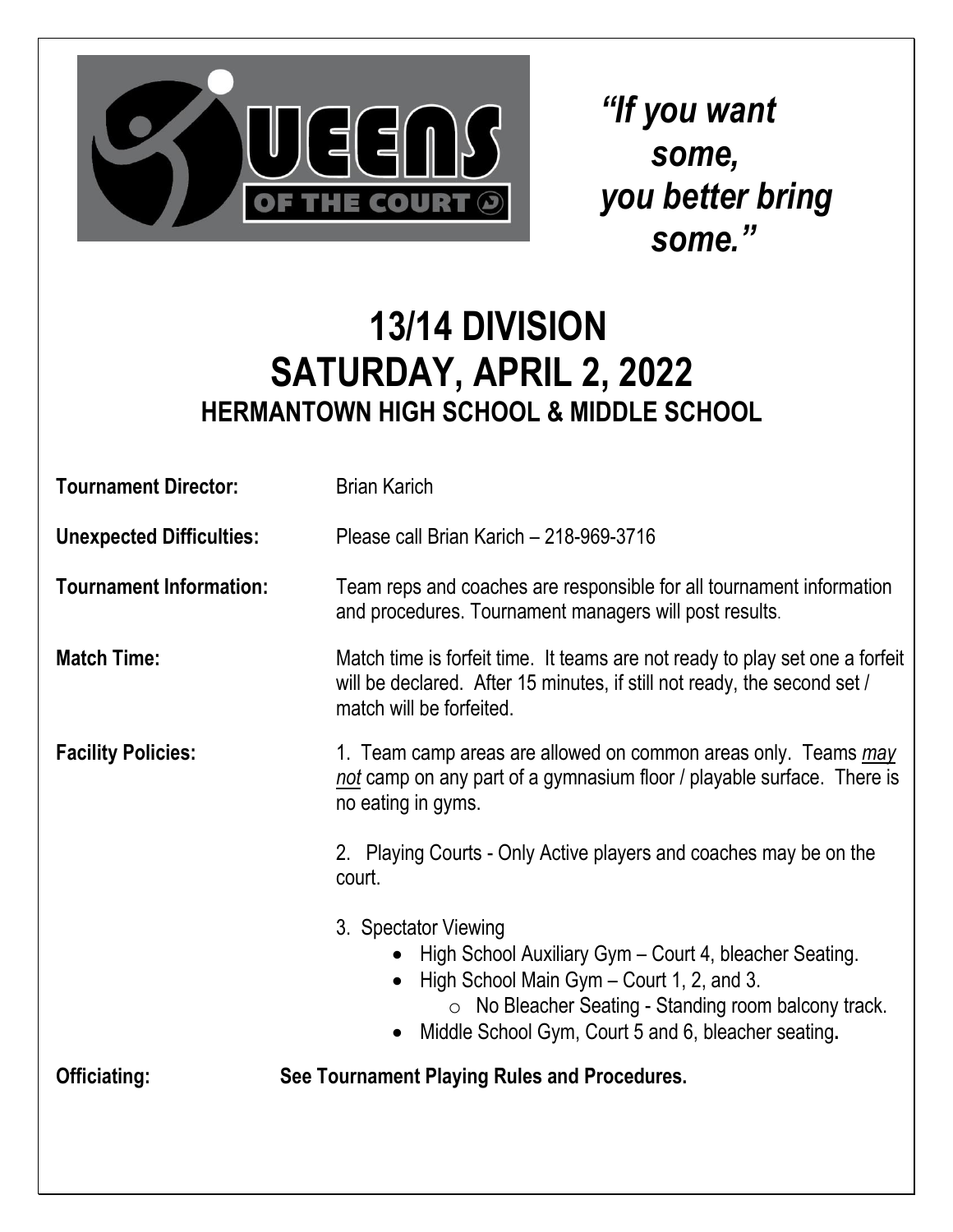| <b>Playing Rules:</b>    | All play will be governed by the National Federation of High School volleyball<br>rules. See Tournament Playing Rules and Procedures.                                                                                                                                                                                                                                                                                         |                                     |                                                                                                                                                                                                                                                                                                                                                                            |
|--------------------------|-------------------------------------------------------------------------------------------------------------------------------------------------------------------------------------------------------------------------------------------------------------------------------------------------------------------------------------------------------------------------------------------------------------------------------|-------------------------------------|----------------------------------------------------------------------------------------------------------------------------------------------------------------------------------------------------------------------------------------------------------------------------------------------------------------------------------------------------------------------------|
| Equipment:               | <b>Balls</b>                                                                                                                                                                                                                                                                                                                                                                                                                  |                                     | Teams are responsible to provide balls for warm-ups / matches.                                                                                                                                                                                                                                                                                                             |
|                          | <b>Whistles</b>                                                                                                                                                                                                                                                                                                                                                                                                               | Do not forget.                      |                                                                                                                                                                                                                                                                                                                                                                            |
| <b>Pool Play Match:</b>  | Match play will be to sets to 21 points, no cap. Teams will be seeded into<br>playoffs based on sets won / sets lost.                                                                                                                                                                                                                                                                                                         |                                     |                                                                                                                                                                                                                                                                                                                                                                            |
|                          |                                                                                                                                                                                                                                                                                                                                                                                                                               | <b>Three Tie Breaking Procedure</b> | <b>Two Way Tie Breaking Procedure</b><br>1. Head-to-head competition - plus / minus factor.<br>2. If still tied - total plus / minus factor of all sets played.<br>3. If still tied $-$ a one set playoff to 9.<br>1. Plus / minus factor of all sets played.<br>2. If a tie, Head-to-head competition - plus / minus factor.<br>3. If still tied, a one set playoff to 9. |
| <b>Playoffs Matches:</b> | 1.<br>The top four teams in each pool will advance to the championship<br>or consolation playoff brackets.<br>2.<br>Playoffs start immediately following all pool play.<br>3.<br>Tournament managers will announce playoffs at courtside of main gym.<br>4.<br>Playoff matches will be the best 2 out of 3 sets. Set 1 & 2 to 25 points,<br>set 3 to 15 points, team exchange sides of court at 8 points in the third<br>set. |                                     |                                                                                                                                                                                                                                                                                                                                                                            |
| Awards:                  | <b>Championship Bracket:</b><br><b>Consolation Bracket:</b>                                                                                                                                                                                                                                                                                                                                                                   |                                     | First Place - Medals, Second Place - Medals<br>First Place - Medals                                                                                                                                                                                                                                                                                                        |
| <b>Admissions:</b>       | \$6.00 Adults & Students - Children 6 & Under Free                                                                                                                                                                                                                                                                                                                                                                            |                                     |                                                                                                                                                                                                                                                                                                                                                                            |
| <b>Tee Shirts:</b>       | Volleyball tee shirts will be on sale at the Dive Sportswear table.                                                                                                                                                                                                                                                                                                                                                           |                                     |                                                                                                                                                                                                                                                                                                                                                                            |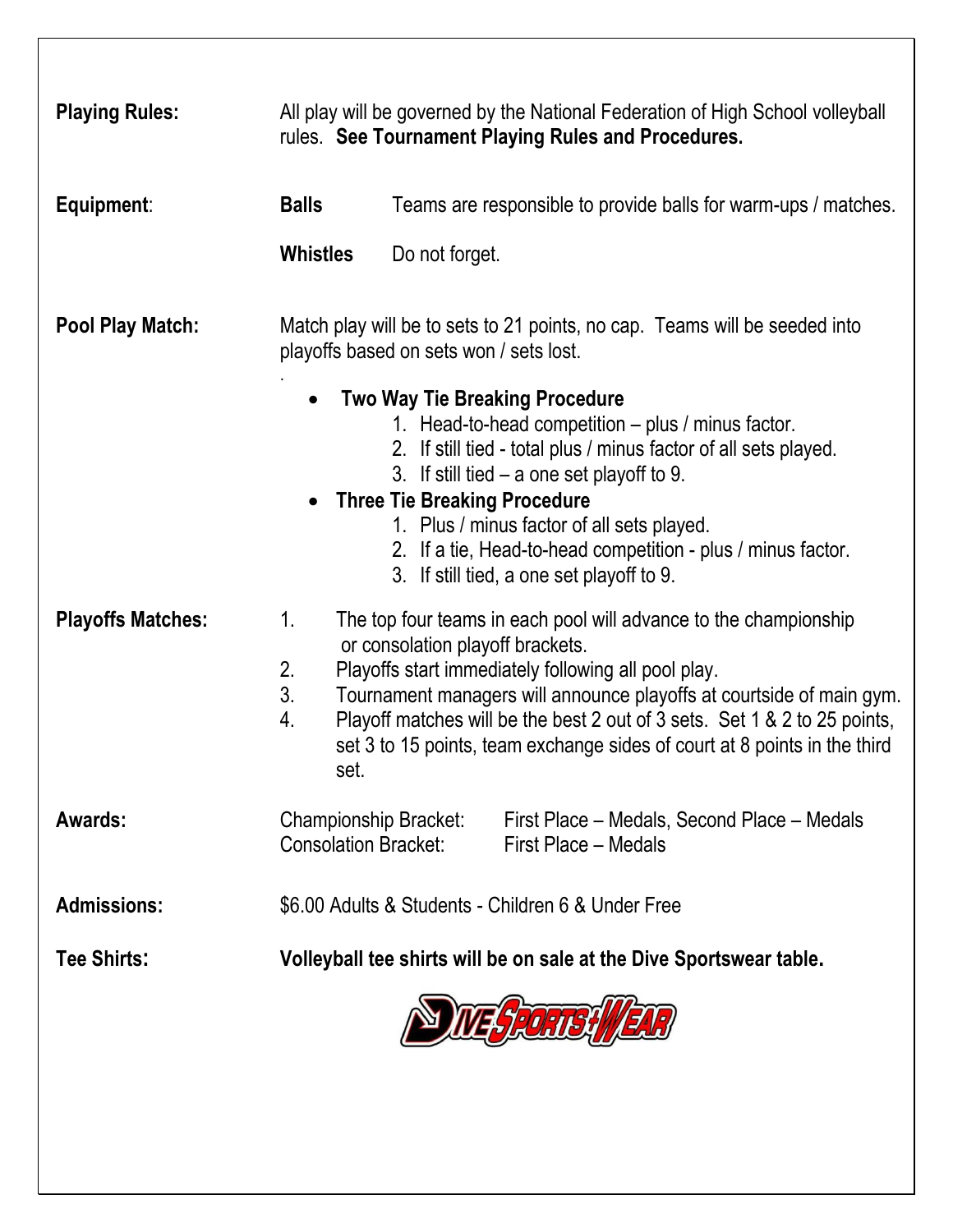### **QUEENS INFORMATION**

| <b>TOURNAMENT MANAGER</b> | <b>PHONE</b> | <b>PARKING</b>  | <b>ENTRANCE</b>      |
|---------------------------|--------------|-----------------|----------------------|
| <b>Brian Karich</b>       | 218-969-3716 | <b>Main Lot</b> | <b>Main Entrance</b> |

#### **TOURNAMENT MATCH TIME ELEMENTS MUST BE FOLLOWED! FAILURE TO START ON TIME WILL RESULT IN 1ST SET FORFEITURE FOR FAULTING TEAM.**

| <b>DOORS OPEN</b> | <b>COACHES QUICK REVIEW</b>     | 1 <sup>ST</sup> MATCH WARM-UP | 1 <sup>st</sup> MATCH STARTS |
|-------------------|---------------------------------|-------------------------------|------------------------------|
| 8:15a.m.          | $8:30$ p.m. Sharp! $-$ Court 1. | $8:35$ p.m. $-$ Sharp!        | 9:00 a.m. Sharp!             |

## **TEAM ENTRIES**

| Pool         | 1                       | $\overline{2}$        | $\mathbf{3}$            | 4                              |
|--------------|-------------------------|-----------------------|-------------------------|--------------------------------|
| Court        | 1                       | $\overline{2}$        | $\overline{3}$          | 4                              |
| $\mathsf{A}$ | <b>Whitecaps 14-1</b>   | <b>Whitecaps 14-2</b> | Aitkin 14-1             | <b>Vikings / Broncos</b><br>14 |
| B            | <b>Barnum Impact</b>    | Club Hounds14-1       | Cloquet 13-1            | <b>Hermantown 14</b>           |
| $\mathbf C$  | Giants 14               | Virginia 14           | Ely 14                  | <b>Cloquet 14 White</b>        |
| D            | Proctor 13              | <b>Hermantown 13</b>  | <b>Club Hounds 14-2</b> | <b>Rough Riders 14-1</b>       |
| E            | <b>Cloquet 14 Black</b> | <b>Hibbing 14</b>     | <b>Hill City 14</b>     | Aitkin 13-1                    |